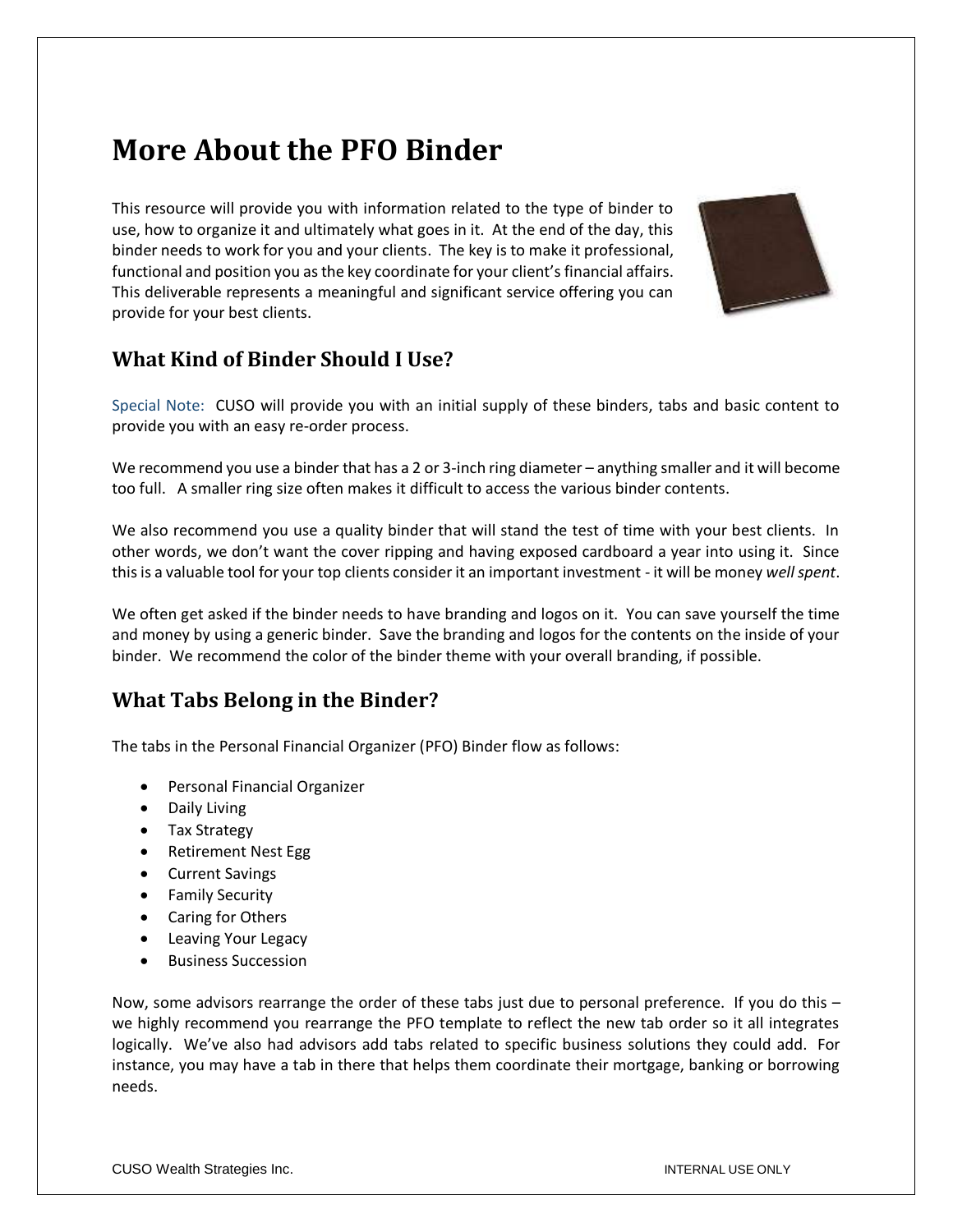# **What Type of Information goes in the Binder?**

Here is a sample list of items that you may want to include the PFO Binder under each of the main sections of the binder (i.e. the individual tabs discussed above). All reference to 'statements' means the most recent one only - as this binder is not intended to manage statements or it will become cluttered and full very quickly. Older statements can be redirected to the client's personal filing system or an administrative binder specifically for designed for organizing their statements.



## **Daily Living**

- □ Net Worth Statement
- □ Cash Flow Projections
- □ Up-to-date summary of regular Saving Accounts
- □ Up-to-date summary of Bank Checking Accounts
- □ Up-to-date Mortgage Statement
- □ Up-to-date summary of Personal Loans and/or Line of Credit
- □ Up-to-date summary of Credit Cards

## **Tax Strategy**

- □ Tax Planning Strategies
- $\Box$  Tax Returns from the previous 2 years
- □ All Property Tax Receipts
- □ Information on Holding Companies or Limited Partnerships